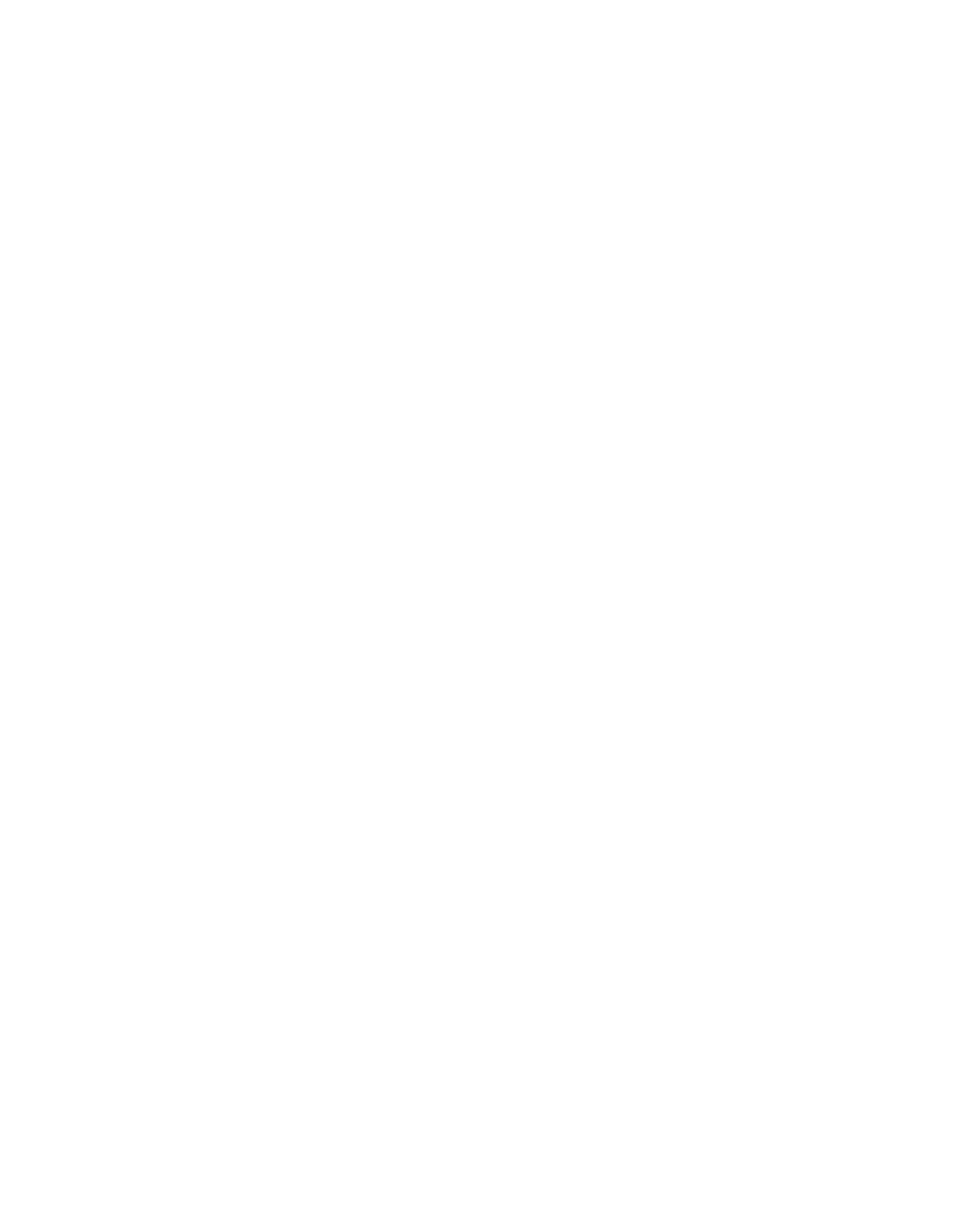## **ENERGY CONSERVATION**

## **A. Introduction**

As the population grows, and with it increased energy dependence, our non-renewable energy resources are being exhausted at an increasing rate. Energy conservation needs to be given a higher priority than ever before. How we use our resources, and how technology can lessen the negative effects of energy production, will have a profound impact on future generations. As business, industry and the public become more aware of energy concerns, changes will have to be made in land uses, development types, and transportation technologies.

Energy conservation has increasingly become a topic of discussion throughout Berks County. Many organizations are focusing training and education resources on energy conservation techniques and practices. As non-renewable sources of energy are being depleted, the costs associated with production and manufacturing of energy related resources is growing. More people are looking for ways to become educated and informed about other options available to help reduce energy associated costs. As the public becomes more aware of energy conservation techniques and practices, more people will want to incorporate and use them. This will require municipalities, the private sector, and residents to become more active in promoting and permitting energy conservation techniques throughout Berks County.

As of July 2016, Berks County was ranked #6 for solar panel installations in Pennsylvania. As a result, solar-related jobs have grown rapidly with 779 solar related jobs being added in Berks County in 2016. Berks County now employs 850 people in solar industry-related jobs making it the number one county for these jobs in Pennsylvania as of December 2017. This rapid increase resulted in solar-related production increases within the battery manufacturing industry, such as East Penn Manufacturing and EnerSys, having to shift more of their production to solar-related goods.

## **B. Wind, Solar, and Geothermal Energy**

Harnessing the kinetic energy from wind movement, light energy from the sun, and heat energy from inside the earth can save on energy production and reduce the amount of non-renewable resources needed to create energy. Using these forms of energy reduces the amount of pollution created from the burning of non-renewable resources and fossil fuels.

Wind turbines, also referred to as windmills, convert wind energy into electricity. Wind passing over the turbine blades causes the blades to move. Many larger wind turbines are used for commercial wind farms. These farms contain multiple wind turbines and connect to an electrical grid to provide power. Wind farms can create between a minimum of 100 kilowatts to several megawatts of electricity. The smaller wind turbine systems that generate less than 100 kilowatts are generally used for individual needs.



Photovoltaic systems convert light energy from the sun into electricity. These systems consist of cells which are generally composed of crystalline silicon. Multiple cells are usually put together to form a module, otherwise known as a solar panel. Multiple solar panels are generally used to generate enough power for a home or business. Groups of solar panels are connected to form arrays. Solar fields are essentially arrays that connect to an energy supplier's power grid. Excess energy generated from the solar field that is not used can be sold back to the supplier company to provide additional power to the power grid. Geothermal energy converts the heat energy found inside the earth into heating and cooling for homes and businesses. Below the surface of the earth, the temperature remains a constant 50 to 60 degrees Fahrenheit throughout the entire year. A series of pipes is buried underground at a point where the temperature remains constant. The pipes are filled with fluid which connects to a compressor and an exchange system. In the summer, the fluid carries the heat from the structure into the pipes in the ground where it cools. When it comes back up to the exchange system the cooler fluid helps cool the structure. In the winter, the fluid warms slightly and is carried up to the exchange system to help warm the structure.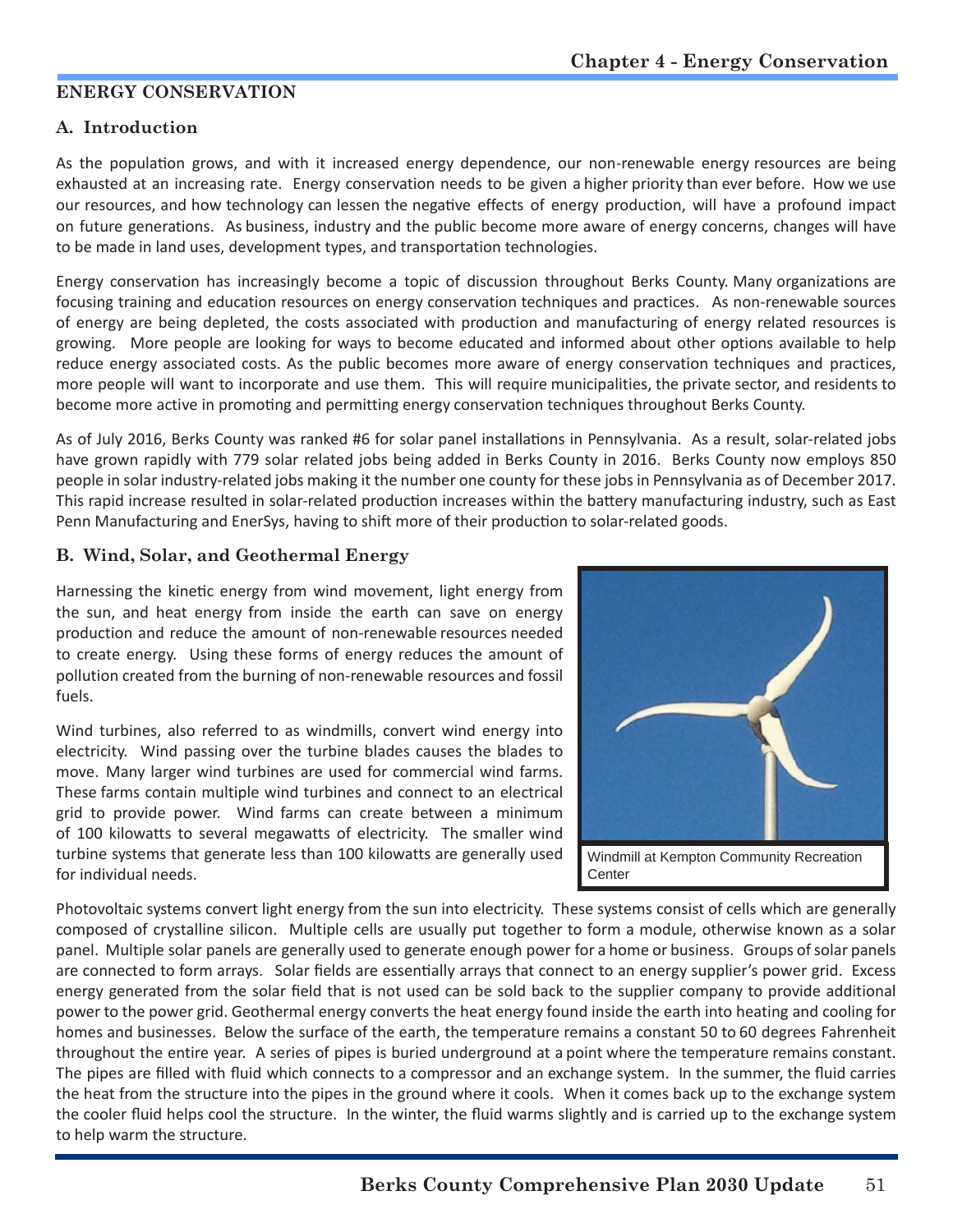## **C. Incentives**

The separation of land uses that require more driving, the underuse of public transportation, and the increase on energy dependent devices all waste energy and promote pollution. Incentives help encourage the public to transition from energy demanding habits to energy conserving habits.

The U.S. Department of Energy offers tax credits and rebates up to a certain amount for specific energy-saving products as funding is available. However, this source for rebates is expected to taper off in 2019. Tax credits can be offered for various items such as biomass stoves, non-solar water heaters, and roofing. Rebates can be offered for certain appliances that reduce energy consumption. To obtain many of the incentives, the products are generally required to be considered ENERGY STAR qualified. ENERGY STAR is a labeling program, created jointly by the U.S. Environmental Protection Agency and the U.S. Department of Energy, that identifies appliances, various electronic devices, and much more as being considered an energy conserving product. Generally, those products rated as an ENERGY STAR product, consume less energy. Use of ENERGY STAR products can save money for the consumer as well as contribute to conserving energy.

Many energy generating companies are providing incentives for their consumers as funding is available. Some companies provide programs that can help identify areas in a home or business where energy is being lost or wasted and offer solutions to the problems. Many companies offer rebates on larger appliances that conserve water and energy use such as ENERGY STAR qualified washers and refrigerators. The Metropolitan Edison Sustainable Energy Fund of Berks County administered by the Berks County Community Foundation provides grants and loans to organizations and small businesses. The grants and loans are divided into six types: biomass, education, efficiency/conservation, solar, wind, as well as energy audit programs. From conception in 2000 through December 31st 2017, 64 Berks County projects have been provided with grants and/or loans through this fund.

Using energy efficient vehicles can reduce the amount of non-renewable resources being consumed. Many newer vehicles are being created to address the consumption of gas and alternative forms of energy. Several vehicle manufacturers are developing hybrid vehicles that operate using gasoline and another form of energy, usually electric.

Incentives are available through the Alternative Fuels Incentive Grant Program and the Alternative Fuels Technical Assistance Program provided by the Pennsylvania Department of Environmental Protection. These incentive programs are available for school districts, municipal authorities, political subdivisions, nonprofit entities, corporations, limited liability companies or partnerships incorporated or registered in Pennsylvania. They are in place in hopes to improve the Commonwealth's air quality and reduce the consumption of imported oil through the use of domestic alternative fuels which will in turn help the state's environment and economy.

## **D. Building Considerations**

This Comprehensive Plan uses smart growth principles to guide the created policies. Smart growth principles also aid in establishing groundwork for energy conservation in Berks County. It reduces infrastructure costs and promotes energy conservation through its ten principles. Consideration for the type of materials and the way buildings/structures are constructed can also greatly reduce dependence on energy. According to the EPA, "Smart growth is development that serves the economy, the community, and the environment by supporting healthy communities while creating economic development and jobs." Green building corresponds well to this concept as it promotes energy and water conservation, preserves open spaces through brownfield redevelopment, and has access to public transportation.

Green, sometimes referred to as sustainable, building involves using practices and techniques through all the phases of the development process that minimize and reduce negative environmental impact. The development process includes everything from siting and design, to maintenance, renovation, and demolition. Green buildings reduce negative impacts on human health, minimize air pollution generated during all phases of development, and minimize waste. In addition, they reduce negative impacts by efficiently using energy, water, and other resources.

In 2000, the U.S. Green Building Council, a non-profit organization, developed the Leadership in Energy and Environmental Design (LEED) building certification system. The system rates buildings based on key elements of environmental and human health. Some of these elements include sustainable site design, water efficiency, energy efficiency, materials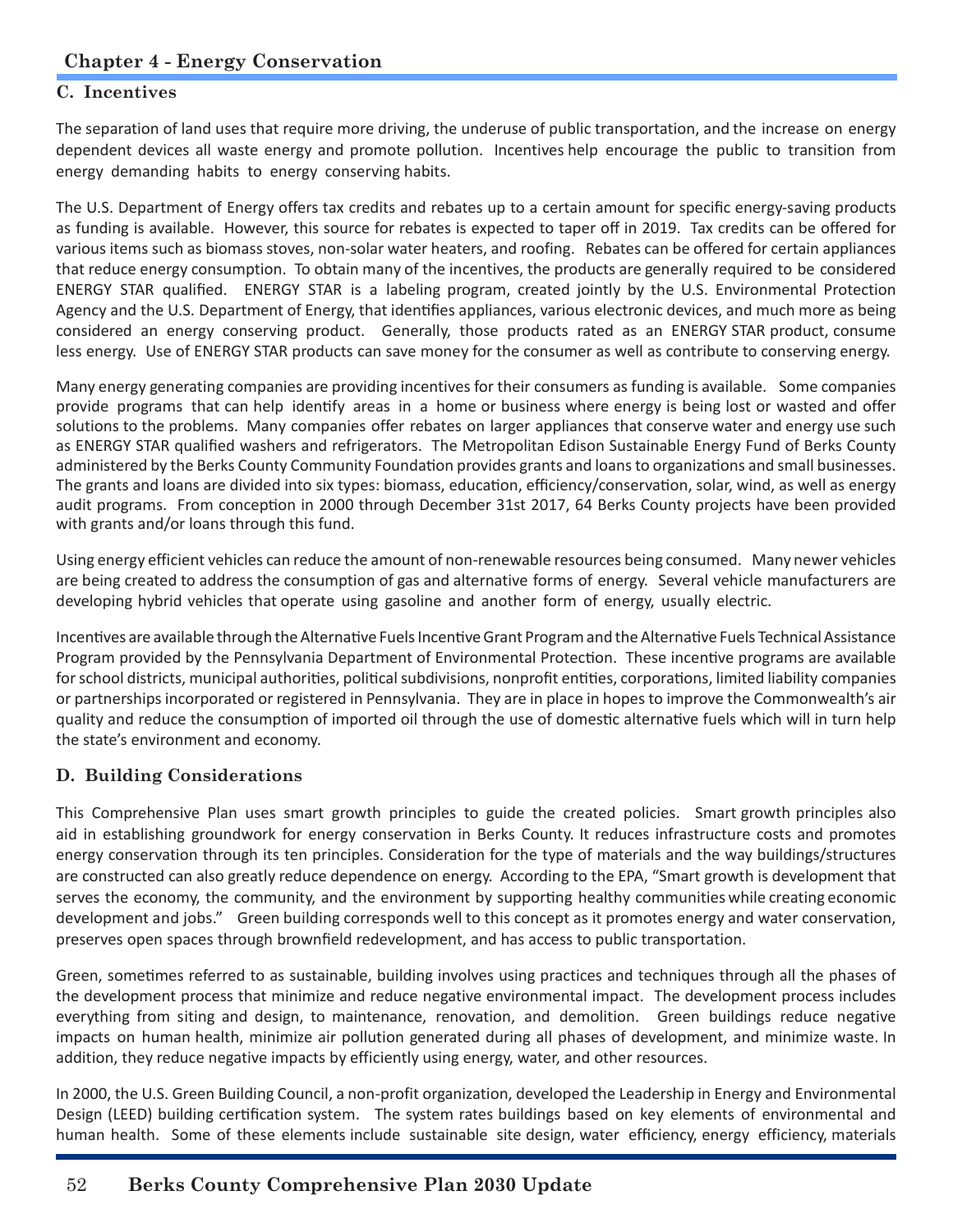selection, and indoor environmental quality. The projected outcome of a building being LEED certified is that the building will have lower operating costs, increased asset value, reduce waste to landfills, conserve energy and water, reduce harmful greenhouse gas emissions, and be healthier and safer for occupants.

## **E. Examples of Energy Conservation in Berks County**

In 2010, Berks County educated its employees through the Berks Energy Expo. Northeast Energy Services Company, Inc. (NORESCO) informed employees about conservation techniques they could do to help the county conserve energy. Simple things, such as turning lights off in restrooms and shutting down computers at night all help reduce energy consumption. The infrastructure of many county facilities has been improved by weatherizing them through sealing cracks along windows and joints to minimize the amount of unwanted air infiltration. The county also has replaced many of the older lighting fixtures with newer, more energy efficient fixtures. As technology progresses and financing becomes available, the county will continue to upgrade its facilities to make them more energy efficient.

The Berks County Community Foundation building, located at Third and Court Streets in Reading, is the first building in Berks County to receive Platinum LEED certification. One feature of the building is a 5,000 gallon cistern located in the basement that stores rainwater that is used for flushing toilets. The building used recycled materials in its construction as well. Stairs were made from boards that were removed from boardwalks in Coney Island, N.Y. and countertops were made from recycled glass chips and shredded U.S. currency. The building faces south to allow more natural daylight to be used for lighting while trees along the front are a source of shading and cooling for the building. As of 2017 there are seventeen buildings across Berks County that have achieved LEED certification at various levels. There are another eight buildings in the process of evaluation to achieve LEED certification.

Energy conservation is being noticed as a visible change across the landscape of Berks County. Many residents and businesses are incorporating solar panels and windmills on their properties to help reduce their own energy costs. Solar panels for individual use can be seen in many municipalities including Bern Township, Ontelaunee Township, and Laureldale Borough. Solar fields can be seen in Caernarvon Township and Ontelaunee Township. Windmills can be seen outside of Shoemakersville and in Tilden Township. Constructed by Mid-Atlantic Renewable Energy Association, the Kempton Fairgrounds has one of the first windmills erected in Berks County. Many municipalities have updated their ordinances to include provisions for these energy conservation structures. However, several municipalities still need to consider incorporating policies to address these types of structures.



School districts are beginning to incorporate energy conservation infrastructure into new and existing structures. The Reading School District incorporated a green roof into the new design of its Millmont Elementary and 6th Grade Magnet School in 2008. The green roof can help keep the building cooler in the summer by absorbing some of the heat, and keep the building warmer in the winter by acting as an insulator and retaining heat. The Conrad Weiser School District is adding a geothermal system to its existing West Elementary School. By installing and using a geothermal system in the facility, the system will pay for itself over time due to the lesser costs associated with its operation while reducing the carbon footprint for this structure.

In 2017, Berks Area Regional Transportation Authority (BARTA) had a total of sixteen hybrid buses in its fleet of public transportation vehicles. In 2018, BARTA plans to replace seven diesel buses in its fleet with another seven hybrid buses. The buses run on a combination of diesel and electric power. These buses use less fuel and do not put as many pollutants into the air because of the ability for the bus to run on either diesel fuel or electric power.